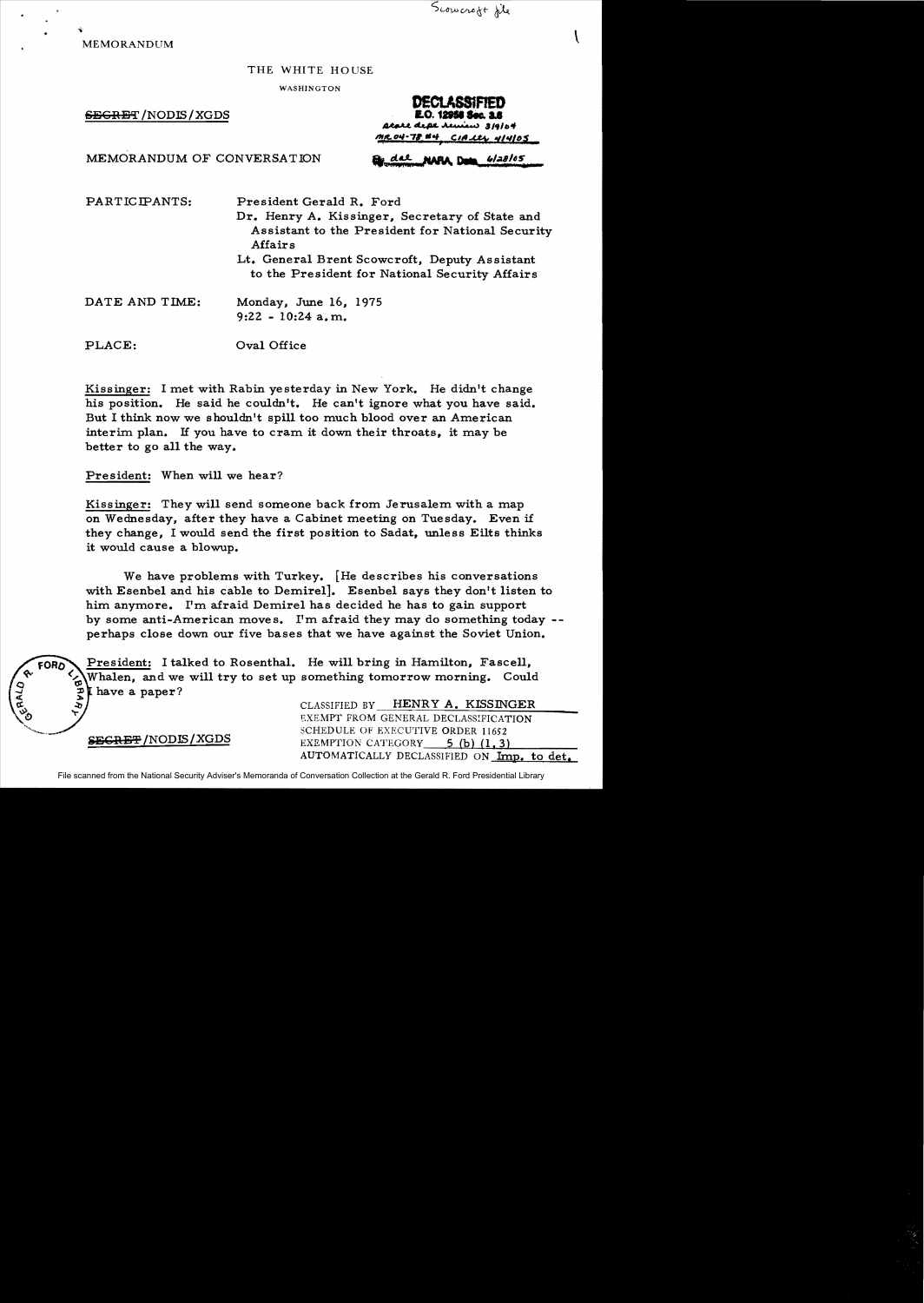## $SECREF/NODIS/XGDS$  2.

Kissinger: I have an options paper. I think even if they close the bases, we ought to get the embargo lifted.

President: I think that is best. *H* you propose something, they immediately will start bargaining.

President: Rosenthal told me they were trying to find some way to move.

Kissinger: It is a silly thing. The Laurence Stern article in Foreign Policy....

President: It was a total distortion.

Kissinger: Yes. The Europeans were not willing to use force, and we weren't about to recognize Sampson. What we wanted to do was avoid giving a legal excuse for intervention. There were soreheads in State - I got rid of them -- who wanted right away to pressure the Junta. Had we done that, we would now be pressuring Greece to make concessions.

[He describes the line on the Israeli map at considerable length.]

[He reads the message from Caglayangil.]

I think it is largely the domestic situation there. Ecevit is trying to push them into a corner. H Demirel settles, Erbakan will leave the coalition and Ecevit will push for elections.

I want to discuss Angola for a bit. There are three groups there. With the aid of Portugal and the Soviet Union, the MPLA is on the offensive and may even take Luanda. We have been diddling around. We have given Roberto a bit, but he needs weapons and discipline. Kaunda doesn't have the horsepower. Mobutu is a bloody bastard but he is the only hope.

We don't want to see a Communist government in Angola. It is not in our interest to knock off a white regime right now, which is what would happen with a Communist Angola. I think we should have a meeting over the next two weeks to discuss it. No agency supports doing anything -- State, JCS.

### President: CIA?

Scowcroft: They haven't a position really.



## SECRET / NOD IS / XGDS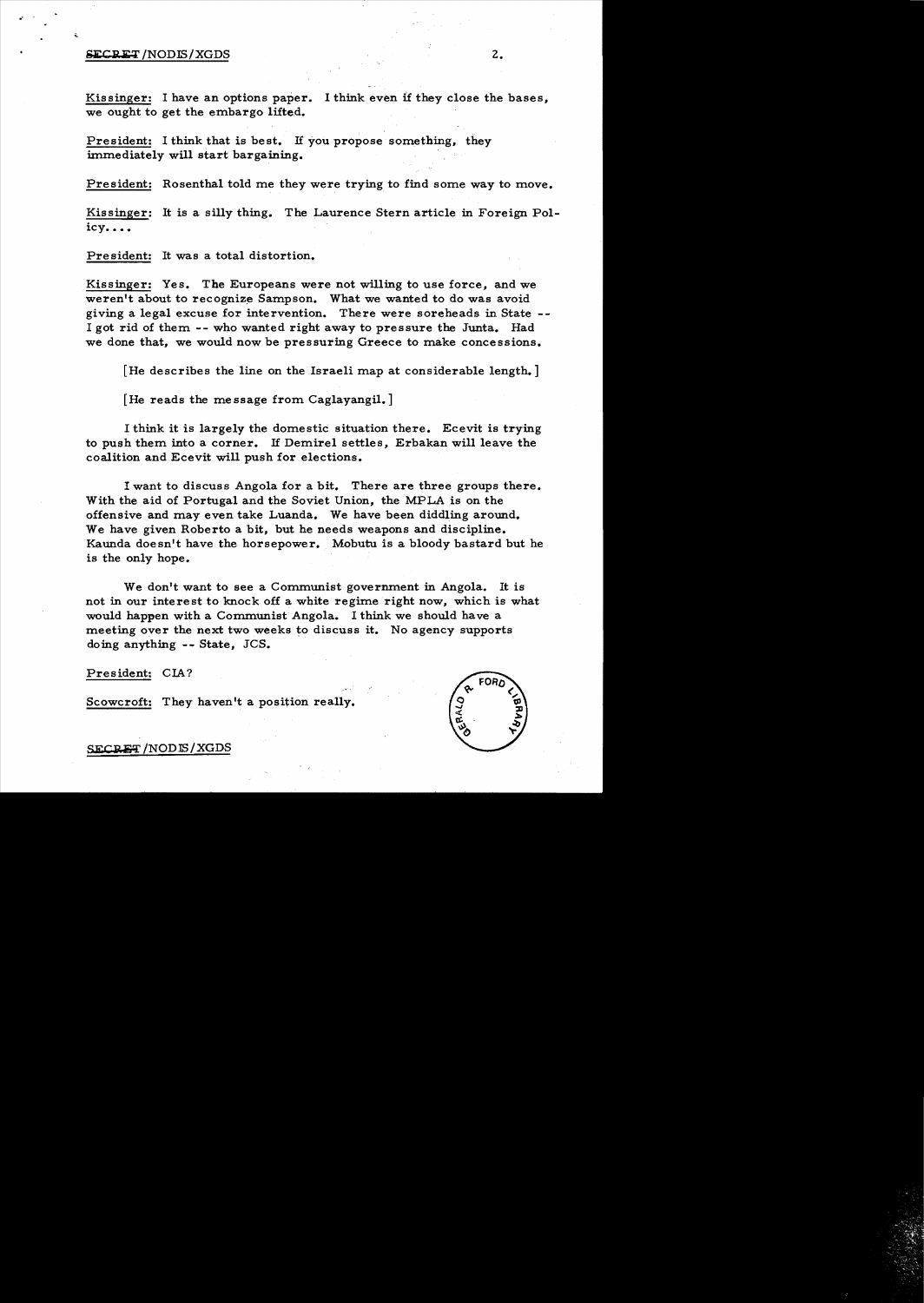#### $S$ EGRET /NODIS / XGDS  $3.$

..

Kissinger: That is another problem. Colby is a disaster. [He describes the NIE problem. Colby promised Church to give him documents which we were discussing whether to give.

President: I think we can move quickly now that the report is in.

Kissinger: On the Scheel visit: His constitutional position is non-political, so the conversation must be in general terms. He's a good friend of the U.S. A little weak. I don't know what he will raise  $-$ - the nuclear reactor business perhaps; the unity of Europe. He will announce at the McCloy ceremony \$1 million for the Fund and then four million tonight at the toast.

President: He is speaking to a Joint Session tomorrow.

Kissinger: He will give a supportive speech. He is probably bored now. Just do a general review of American policy.

President: Where is he from? Isn't his party on the right wing?

Kissinger: I am not sure. Yes. It is right of the Socialists and used to. be right of the CDU, but now I am not sure.

Let me read you the Thursday night memcon so you see how I pulled it out of them. [He reads parts of the memcon of the meeting Thursday night June 12, at Dinitz's residence.

President: How did the lunch in New York go?

Kissinger: Extremely well. It's the best meeting with a Jewish group I have had. I told them that Jewish groups take the position that the U.S. is never right and Israel always is, and that is laying the basis for massive anti-Semitism here. I said: "You should be here as Americans, not as Israeli supporters." I think two-thirds of them were enthusiastic. I will meet with them again and maybe you should meet with them.

> • • • , • ~

President: I would like to.

Kissinger: Klutznick -- the organizer -- is something of a renegade.

President: Did you see what Jackson said to Ceausescu?



SBGRET/NODIS/XGDS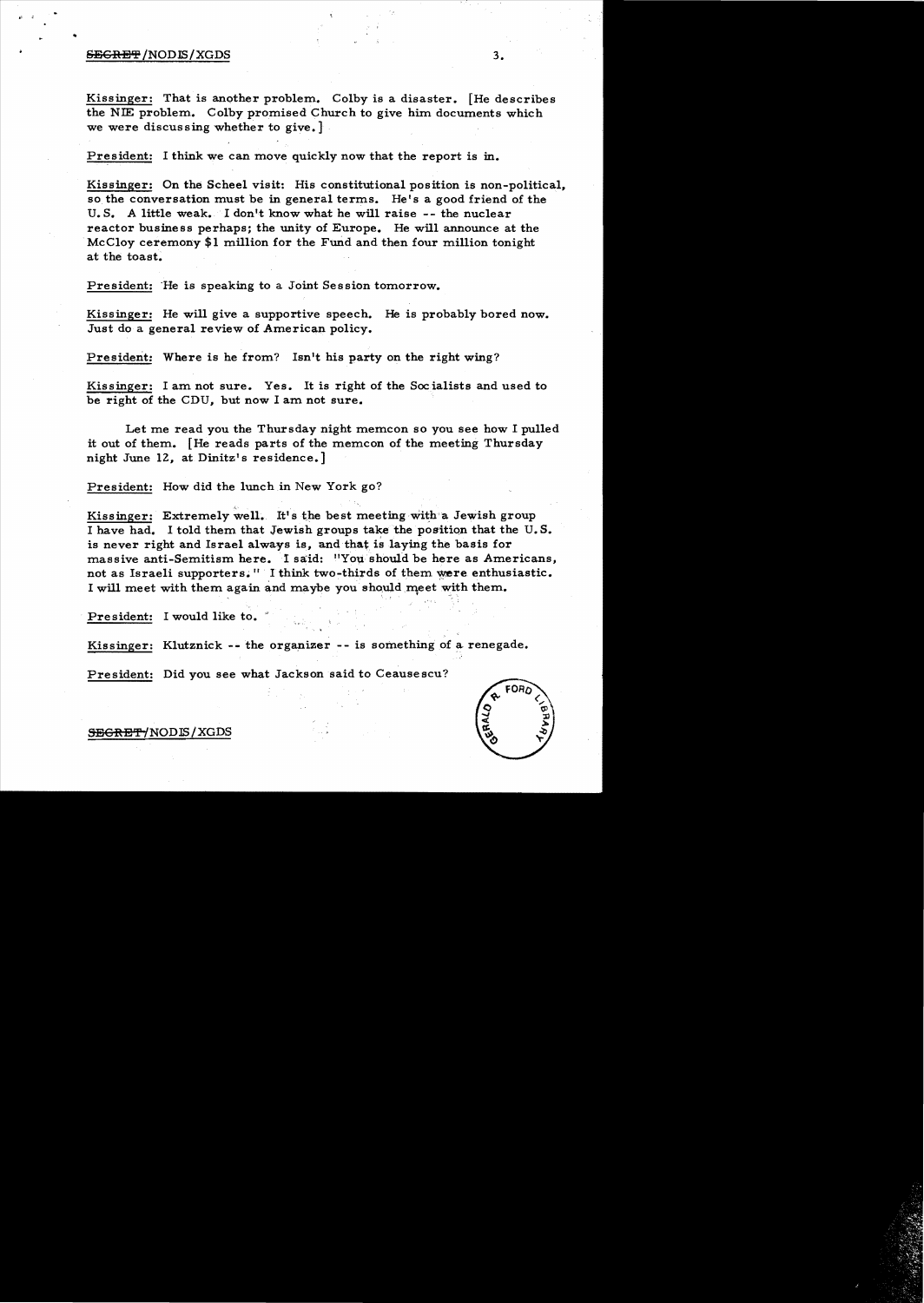# SEGRET /NODIS/XGDS 4.

Kissinger: I'm afraid he will decide that the U. S. can't be a counterweight to the Soviet Union because we are subjected to too much pressure. I also told the group they couldn't attack American power everywhere in the world except with respect to Israel.

President: What are the chances for Romania on the Hill?

Kissinger: They can drag into September. There are only ten months left. The Soviets saved us. If we had MFN, Jackson would be holding hearings on it all year building the campaign platform.

I think we have a SALT fight brewing. The New York Times has a front page article on the cruise missile. [Discuss the cruise missile problem.] We either must count them or do away with them -- at least on ships. Maybe on bombers.

President: Who generated the story?

Kissinger: DOD. I don't know whether it's Schlesinger himself. I don't know how he feels about it. Schlesinger has Kaufman working for him. What he would really like is to move nuclears out of Europe and do that function from offshore -- the cruise missile might be good for that.

[Mrs. Ford calls. ]

It is now 50 -50 about CSCE. The Europeans are toughening their position for 50 kilometers. We should stay out of it. I have said if there is no SALT agreement, there is no point in having a summit.

President: I agree with that.

Kissinger: On cruise missiles, I proposed a 2500-kilometer limit on missiles carried on planes, and counting them on ships. We can't get away with keeping them free. Then there is the Backfire problem. We maybe can't solve them all -- in which case there is no point in having a summit.



#### <del>SECRET</del>/NODIS/XGDS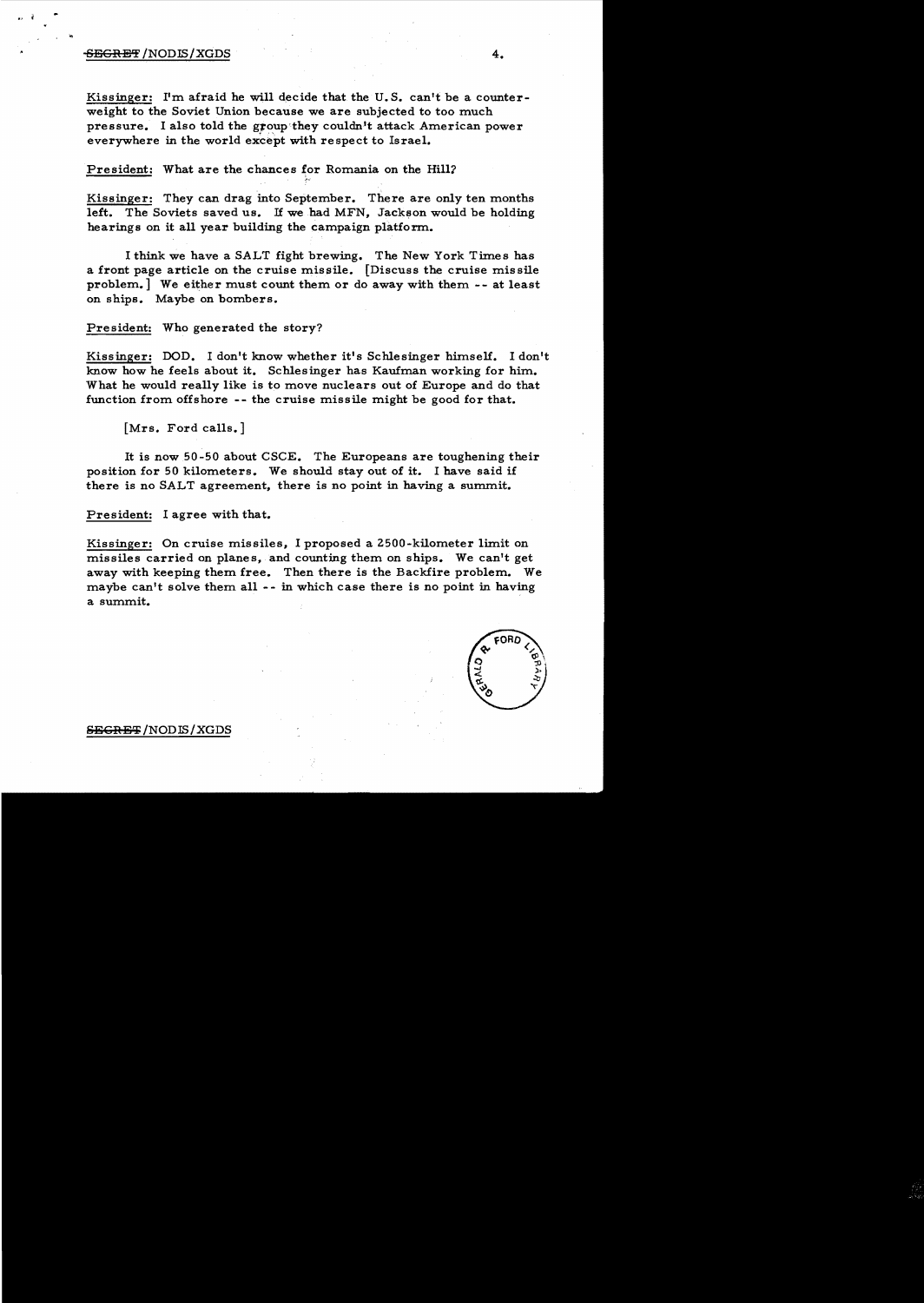$\int$   $P/K$  16 June 10  $\int_{q^{12}}^{p^{10}}$ 

KP Rain debut change his fortion - said he couldn't. He could regione what you have paid but I think women we shouldn't spill too much blood an a CG noteringlome. If you hast crown it low this Chronets, it may be no little topp all un. R Thing with surely served w/a may on Wed, option a celiset why on two. Even if they change, 2 wand send 1st position to Salat unks ENto Chings in and cause a blowing.<br>On have ports w/ Tanky, Ethanist Sont the state ce (Eurlat & carlot Denirel). If fai Deniret très directed is has to gain suggest by scene conti-US miers. Ifeen they may do something today -Verhys Les drun au 5 brew agnist e S.V.<br>P 9 Tolket Rosarthal-H-will brind agnist e S.V.  $2000$ Jet my somathing towarm maring. Could & harda poper K Ihme an oftime paper. I think even if they close Monsieur omjet le pet c'embourge ligted. P detrip un should get doservel d'utilise print & see what K I trid cent is hot, If you prejos couthing god any come up w/ P Rosenthal told me they were tyingto find some A It is a july thing. The Strew certich-P 27 masa Cotal chotation. K Yes. The Emos were not centing to use face, and **DECLASSIFIED** AUTHORITY  $p_{\text{w}}$  or  $p_{\text{w}}$  and  $p_{\text{w}}$  and  $p_{\text{w}}$ BY  $M$  NARA, DATE  $6/1/09$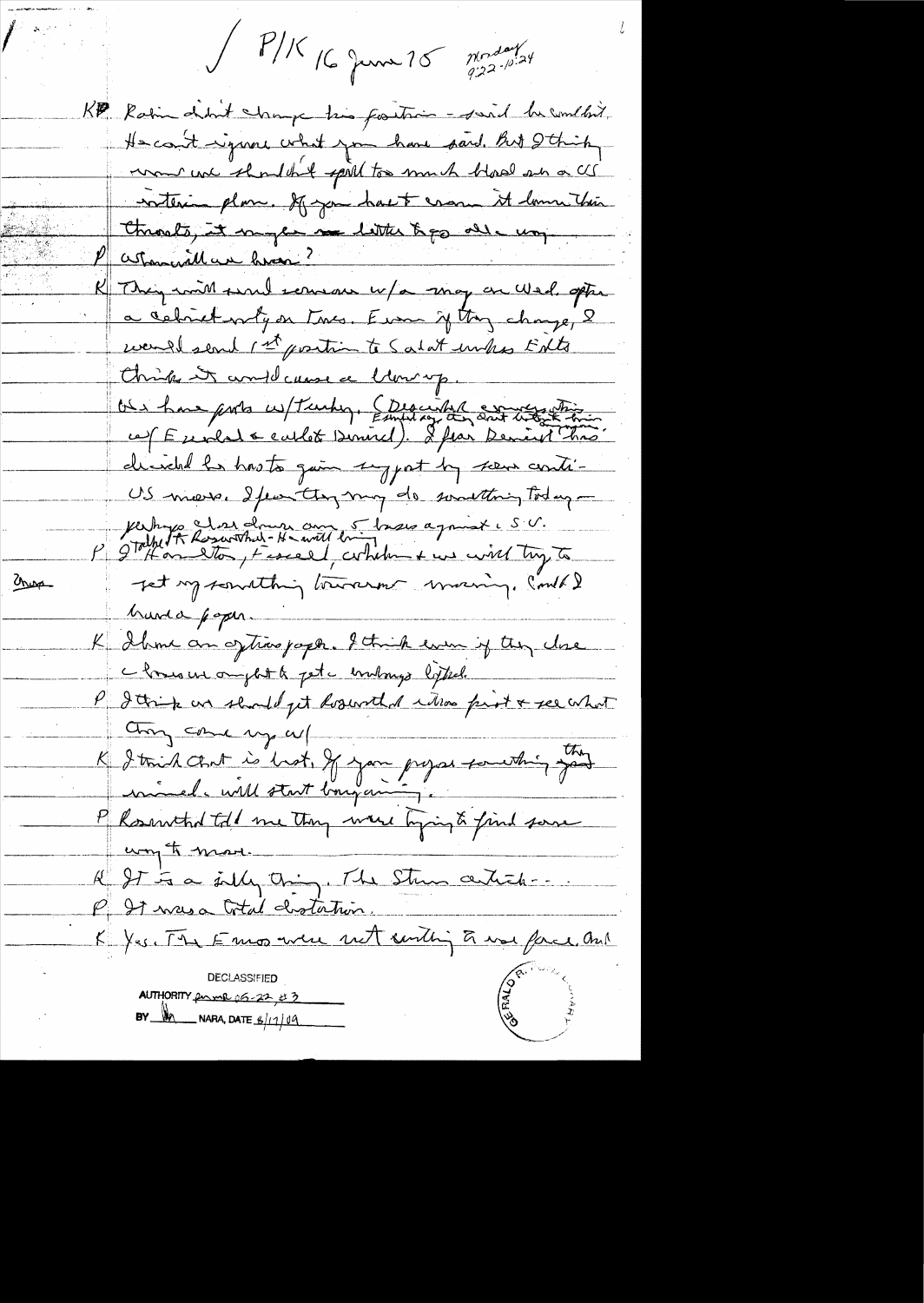Remptad hist for CIA - cat poll.

are moved about & way Sorryson, What we wented to de ma monda legal exempe fa enterentair. There were sacheads in State - Sept in of Than -who crowthe sight away to pressure a Junita-Haal everlave that, we would now be pressuring Greece to make Conusces en ussessers.<br>Christie line on I mapf at sonsidente Knads may from Caylawyel). I think it longet a derneli est, E carat tyring to forsh them into a evenue. If he settles, Entrehan and leave centrari and E cerist will prob for electrics. Wonth chairs Chipola for a bot. There are 3 Jung. Ward of Pat & SU, MPhA is on offensive & my us take Lineanda. We have love and this drambhome gaven fortrottes a bot, but he will agrest des implieur. Konamba docsait have a honse pource. Unitative is a largely loritund but he camp byer. US dont wont to see a long gout in Anyols. It not in our wterest to knock off a white regione sight now which is what would bryper all a creat angola. I think we should have<br>a with a me with to desires it. No agreey supports it doing on this  $Stitz, JES$  $\rho$  C  $\rho$ ? S They haven't a positive really K That author put. Colly is a droite. (Discrime drousing whether of give)

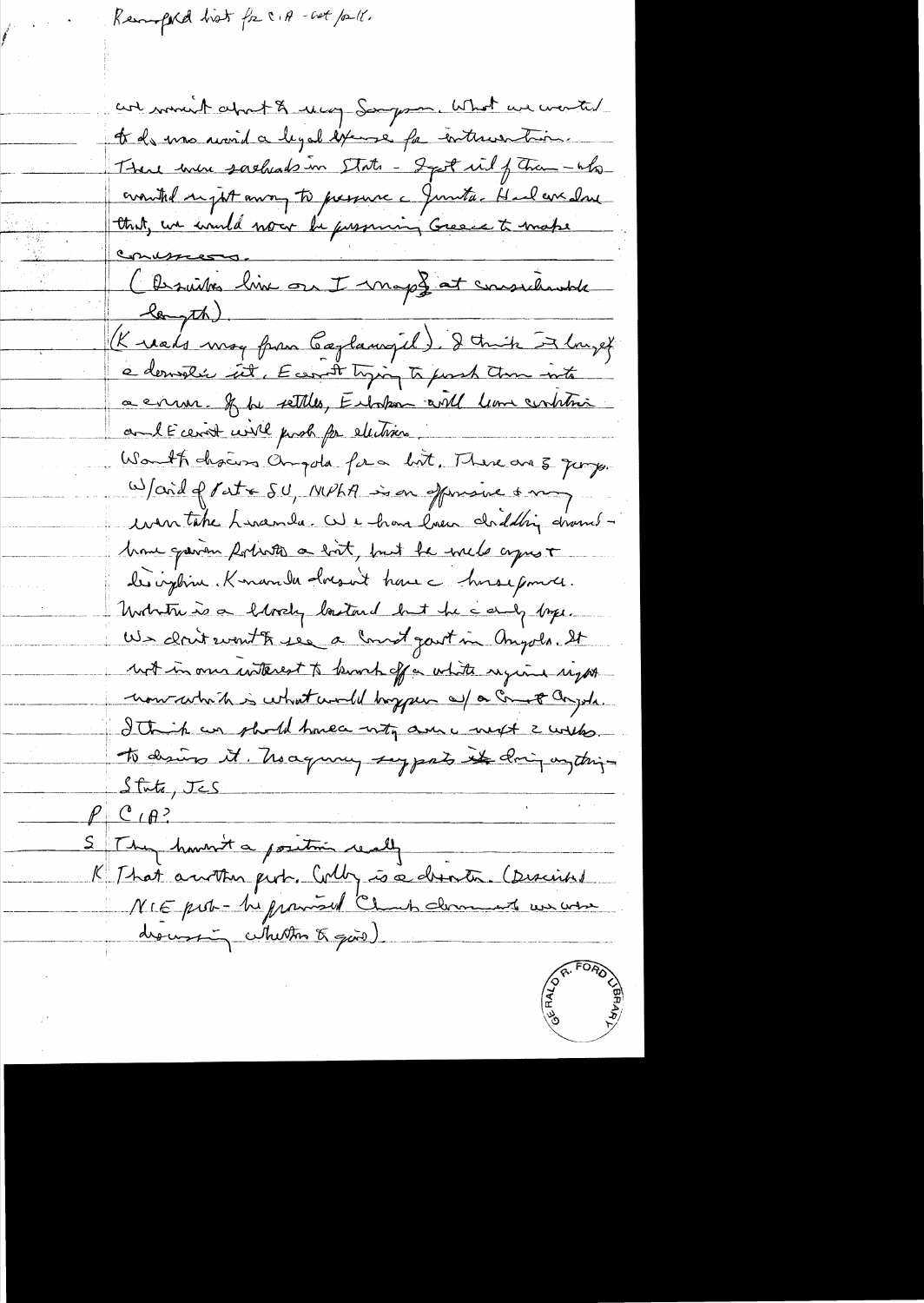P Schichune au mon proches nou Thris upont K Soleel-his cerrot partir à ma position es couration must be just. She is a good find of CUS. a bittle corcate. I cleant have allot to will 1 viol-muleur entre personnes, motif féns, He cerill amounce at a Mr. Clay ceremany 1 mill + then 4 mil tourpt at that P He sprating to just susum low K His will grina suzportive offert A - fort bred most Just don quil une fMartin P citrue de pai . Sont tropart signt compte K I not troie Yes. It is night of Soo hot & need to be regpt of CDU, but vour d'uit sur hit me real you the Thins weight masser soger P Home did \_ hunch go? K Extremely well Book write wa/ a Junish group 2 hours hal. Italitte fairl querys take partir as me un pt +I always is + that laying lossis for mossome contributions, Jon should be been as lime, not I supporters. I think 1/3 of them were enthusiastic. I will metal (them again & wythe you should mutter them. P 2 monde letter. Khitzwich = corpuse = is touthing a reigade P. Didge me what Jakon said to Geometry ?